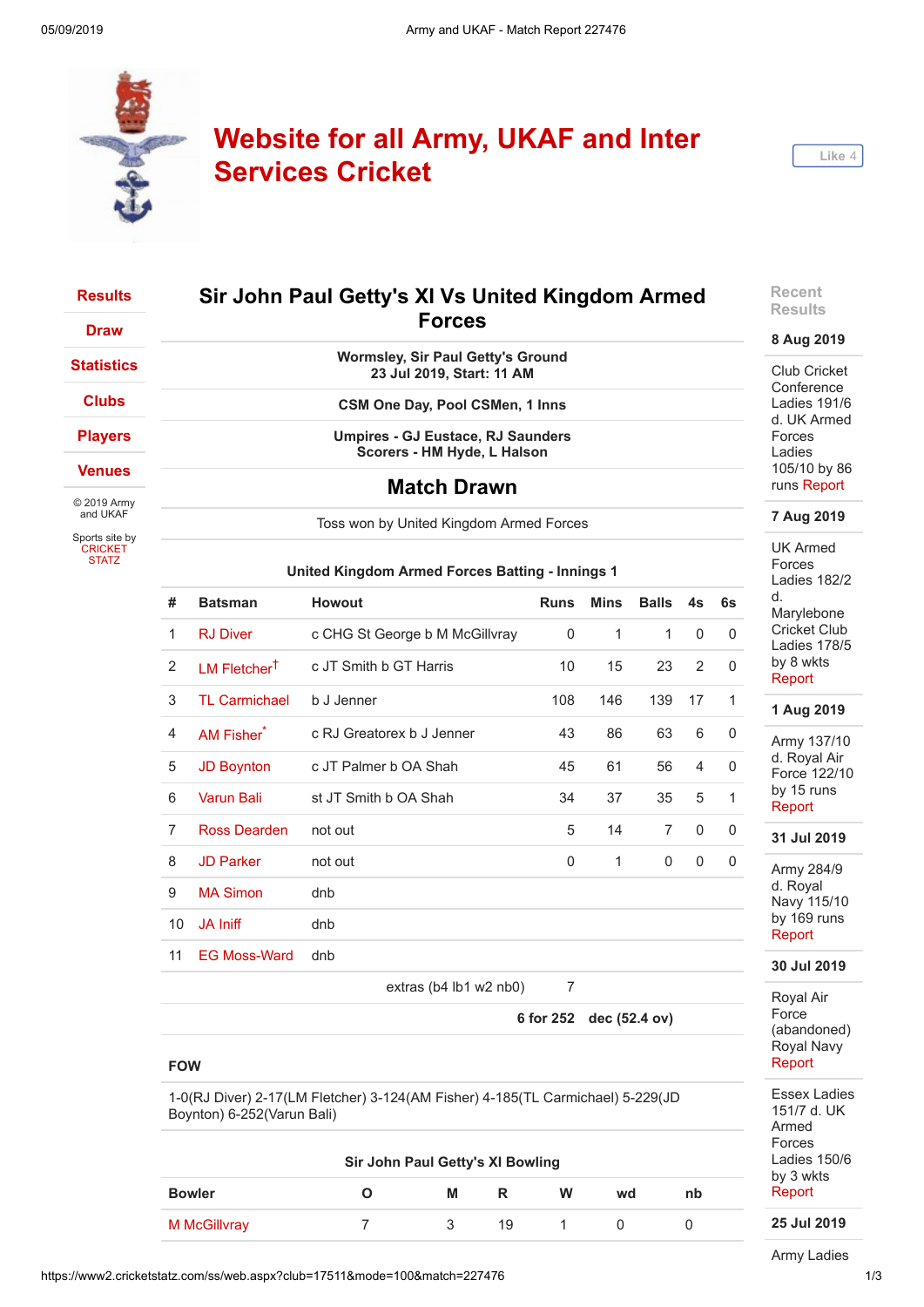#### 05/09/2019 Army and UKAF - Match Report 227476

| <b>GT Harris</b>  | 5    | 0 | 23 |   |   |
|-------------------|------|---|----|---|---|
| JT Palmer         | 6    | 0 | 32 | 0 | 0 |
| <b>H</b> Roussouw | 6    |   | 35 | 0 | 0 |
| J Jenner          | 15   | 0 | 81 | 2 | 0 |
| <b>OA Shah</b>    | 13.4 | 0 | 57 | 2 | 0 |
|                   |      |   |    |   |   |

#### **Sir John Paul Getty's XI Batting - Innings 1**

| #              | <b>Batsman</b>        | <b>Howout</b>                | <b>Runs</b> | <b>Mins</b> | <b>Balls</b> | 4s             | 6s           |
|----------------|-----------------------|------------------------------|-------------|-------------|--------------|----------------|--------------|
| 1              | <b>JT Palmer</b>      | Ibw b MA Simon               | 11          | 14          | 9            | 2              | $\Omega$     |
| 2              | <b>B</b> Mead         | b MA Simon                   | 56          | 116         | 90           | 8              | 0            |
| 3              | <b>OA Shah</b>        | b JD Parker                  | 81          | 151         | 115          | 11             | 0            |
| 4              | <b>CP Watling</b>     | Ibw b Ross Dearden           | 3           | 9           | 10           | 0              | 0            |
| 5              | JT Smith <sup>+</sup> | c AM Fisher b MA Simon       | 1           | 5           | 5            | 0              | $\mathbf 0$  |
| 6              | <b>H</b> Roussouw     | not out                      | 40          | 54          | 49           | $\overline{4}$ | $\mathbf{1}$ |
| $\overline{7}$ | J Jenner              | c MA Simon b JD Parker       | 8           | 8           | 6            | 1              | 0            |
| 8              | CHG St George         | not out                      | 6           | 12          | 11           | 0              | 0            |
| 9              | <b>RJ</b> Greatorex   | dnb                          |             |             |              |                |              |
| 10             | M McGillvray          | dnb                          |             |             |              |                |              |
| 11             | <b>GT Harris</b>      | dnb                          |             |             |              |                |              |
|                |                       | extras ( $b17 lb12 w1 nb0$ ) | 30          |             |              |                |              |

**6 for 236 (49.0 ov)**

#### **FOW**

1-11(JT Palmer) 2-157(B Mead) 3-162(CP Watling) 4-163(JT Smith) 5-196 6-212(J Jenner)

| <b>United Kingdom Armed Forces Bowling</b> |    |          |    |          |             |          |  |  |
|--------------------------------------------|----|----------|----|----------|-------------|----------|--|--|
| <b>Bowler</b>                              | O  | М        | R  | W        | wd          | nb       |  |  |
| <b>JD Parker</b>                           | 9  | 2        | 39 | 2        | $\mathbf 0$ | 0        |  |  |
| <b>MA Simon</b>                            | 10 | 2        | 24 | 3        | 0           | $\Omega$ |  |  |
| Ross Dearden                               | 9  | $\Omega$ | 38 | 1        | $\Omega$    | 0        |  |  |
| <b>JD Boynton</b>                          | 10 | $\Omega$ | 57 | $\Omega$ | 0           | 0        |  |  |
| <b>JA Iniff</b>                            | 6  | 2        | 16 | 0        | 1           | 0        |  |  |
| <b>TL Carmichael</b>                       | 5  | 0        | 33 | 0        | 0           | 0        |  |  |

\*Captain †Wicket Keeper - Last updated 23 Jul 2019 GMT

#### 200/2 d. Royal Navy Ladies 125/5 by 75 runs [Report](https://www2.cricketstatz.com/ss/runreport2.aspx?club=17511&mode=100&match=227529)

Army Ladies 121/0 d. Royal Air Force Ladies 120/2 by 10 wkts [Report](https://www2.cricketstatz.com/ss/runreport2.aspx?club=17511&mode=100&match=227528)

Army 297/7 d. Free Foresters 161/10 by 136 runs [Report](https://www2.cricketstatz.com/ss/runreport2.aspx?club=17511&mode=100&match=227520)

Royal Navy Ladies 50/1 d. Royal Air Force Ladies 49/10 by 9 wkts [Report](https://www2.cricketstatz.com/ss/runreport2.aspx?club=17511&mode=100&match=227527)

#### **24 Jul 2019**

Army Development XI 132/1 d. Royal Navy Development XI 129/10 by 9 wkts [Report](https://www2.cricketstatz.com/ss/runreport2.aspx?club=17511&mode=100&match=227519)

**23 Jul 2019**

Civil Service 66/4 d. Army Lions 65/10 by 6 wkts [Report](https://www2.cricketstatz.com/ss/runreport2.aspx?club=17511&mode=100&match=227467)

United Kingdom Armed Forces 252/6dec drew Sir John Paul Getty's XI 236/6 [Report](https://www2.cricketstatz.com/ss/runreport2.aspx?club=17511&mode=100&match=227476)

#### **21 Jul 2019**

Army Lions  $110/3$  d. England Physical Disability XI 109/7dec by 7 wkts [Report](https://www2.cricketstatz.com/ss/runreport2.aspx?club=17511&mode=100&match=226407)

**England Physical** Disability XI 110/6 d. Army Lions 106/6 by 4 wkts [Report](https://www2.cricketstatz.com/ss/runreport2.aspx?club=17511&mode=100&match=226404)